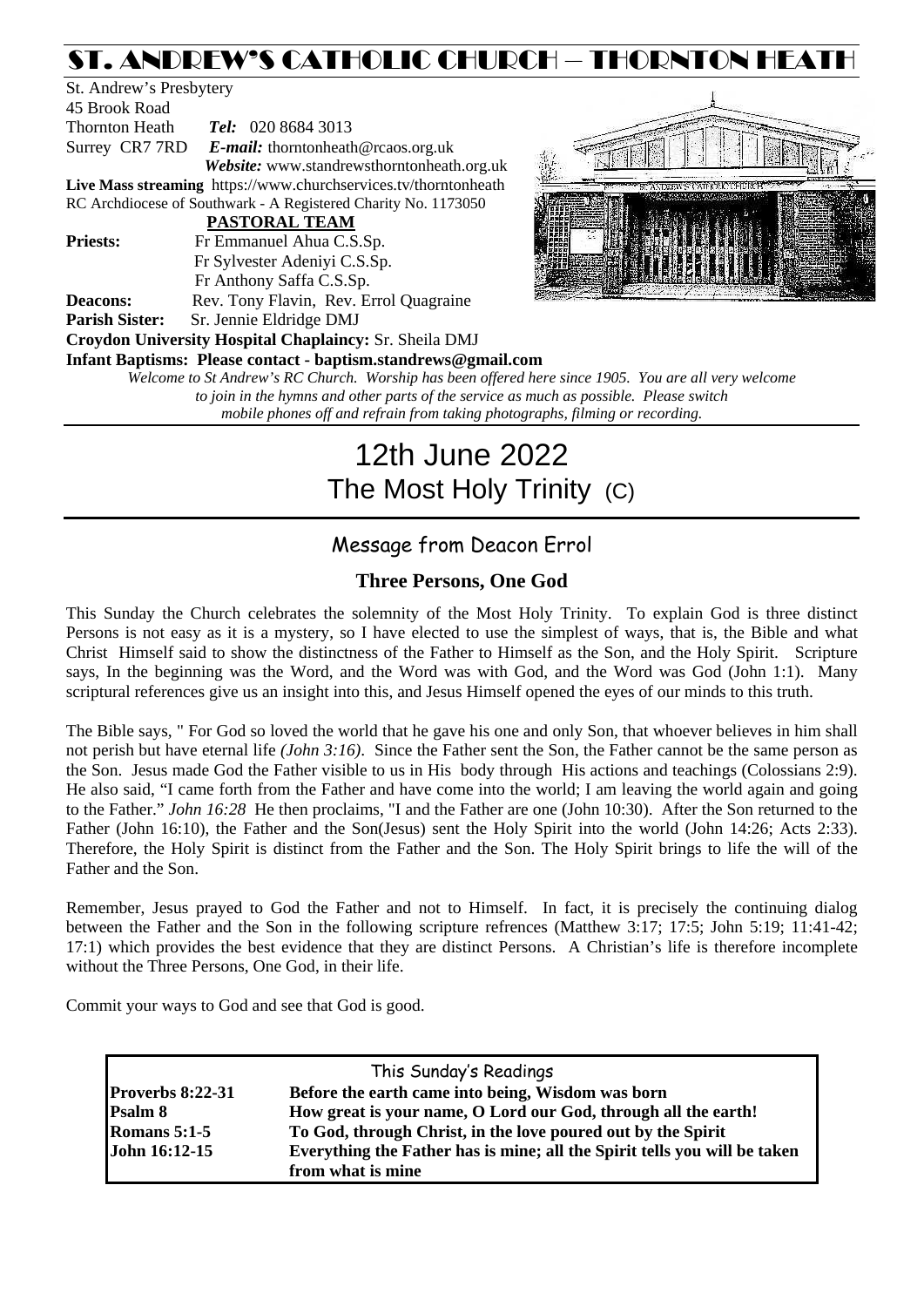## Diary for the Week

|                                 |                       | UNIY JUI IIIU IVUUN                    |                                      |
|---------------------------------|-----------------------|----------------------------------------|--------------------------------------|
| Sunday 12th June                |                       | 6.00pm (Saturday) First Mass of Sunday | For the people of the parish         |
| The Most Holy Trinity           | 9.30am                | Mass                                   | Michael & Phyllis Keane (F)          |
|                                 | 11.30am               | Mass                                   | Jordan Ogwuke – $21^{st}$ Birthday & |
|                                 | 4.00pm                | <b>Confirmation session</b>            | Sabina - Birthday                    |
|                                 | 6.00 <sub>pm</sub>    | Mass                                   | Marianne Hayfron - Private intention |
|                                 | $7.00 - 9.00$ pm      | <b>Charismatic Prayer Group</b>        |                                      |
| Monday 13 <sup>th</sup> June    | 7.30am                | Mass                                   | St Anthony of Padua - Feast Day -    |
|                                 |                       |                                        | Thanksgiving                         |
|                                 | 10.00am               | <b>Mass</b>                            | St Anthony - Thanksgiving            |
|                                 | 12.00 <sub>noon</sub> | <b>Funeral Service for</b>             |                                      |
|                                 |                       | <b>Ronald Haslam RIP</b>               |                                      |
|                                 | $7.00 - 9.00$ pm      | <b>Parish Surgery</b>                  |                                      |
| Tuesday 14th June               | 7.30am                | Mass                                   | <b>Bernie Gannon RIP</b>             |
|                                 | 10.00am               | Mass                                   | Michael D'Souza RIP Anniv            |
|                                 | 11.30am               | <b>Funeral Service for</b>             |                                      |
|                                 |                       | Lena Roselda Ellis RIP                 |                                      |
| Wednesday 15 <sup>th</sup> June | 7.30am                | Mass                                   | Francis Tucker (F)                   |
|                                 | 10.00am               | Mass                                   | Families of the Uvalde Victims       |
|                                 | 7.30pm                | <b>Legion of Mary (Church</b>          |                                      |
|                                 |                       | Annex)                                 |                                      |
| Thursday 16th June              | 7.30am                | <b>Mass</b>                            | Canon Francis Moran & Simon Owen RIP |
|                                 | 10.00am               | <b>Funeral Mass for</b>                | <b>Thomas Treanor RIP</b>            |
|                                 |                       | <b>Thomas Treanor RIP</b>              |                                      |
|                                 | 7.00pm                | <b>PPC</b> meeting                     |                                      |
| Friday 17 <sup>th</sup> June    | 7.30am                | <b>Mass</b>                            | <b>Teresa Laundricall</b>            |
|                                 | 10.00am               | Mass                                   | Carol & Apolonia Okoroafor RIP       |
|                                 | $10.30 - 12$ noon     | <b>Adoration</b>                       |                                      |
|                                 | 6.30pm                | <b>Brownies/Guides (hall)</b>          |                                      |
| Saturday 18 <sup>th</sup> June  | 9.30am                | Mass                                   | Madie Parsooramen RIP 1st Anniv      |
|                                 | $10.00 - 10.30$ am    | <b>Confessions</b>                     |                                      |
|                                 | $5.00 - 5.30$ pm      | <b>Confessions</b>                     |                                      |
|                                 | 6.00 <sub>pm</sub>    | <b>First Mass of Sunday</b>            | For the people of the parish         |
| Sunday 19 <sup>th</sup> June    | 9.30am                | Mass                                   | Mr & Mrs Charles Nkamuo & Family     |
| The Most Holy Body and          |                       |                                        | - Thanksgiving                       |
| <b>Blood of Christ (Corpus</b>  | 11.30am               | Mass                                   | Michelle Hayfron - Private intention |
| Christi)                        | 4.00pm                | <b>Confirmation session</b>            |                                      |
|                                 | 6.00 <sub>pm</sub>    | Mass                                   | Quagraine Family                     |
| (Father's Day)                  | $7.00 - 9.00$ pm      | <b>Charismatic Prayer Group</b>        |                                      |

Church cleaners: this week: St Jude's Group, next week: Judie's Crew

# St. Andrew's Parish Notices

#### **FACEMASKS**

Please can we ask you to continue to use a face covering if you are able to and to use the hand sanitiser when entering Church.

#### **SECOND COLLECTION NEXT WEEK**

The second collection next weekend, Sunday 19<sup>th</sup> June, will be for Day for Life. This is the Day in the Church's Life dedicated to celebrating the Sacredness of Life. The proceeds from the Day for Life collection provide core funding for the Anscombe Bioethics Centre and to assist other life related activities supported by the Church, usually by means of grants made to support Catholic charities working in the particular field determined by the theme of the year.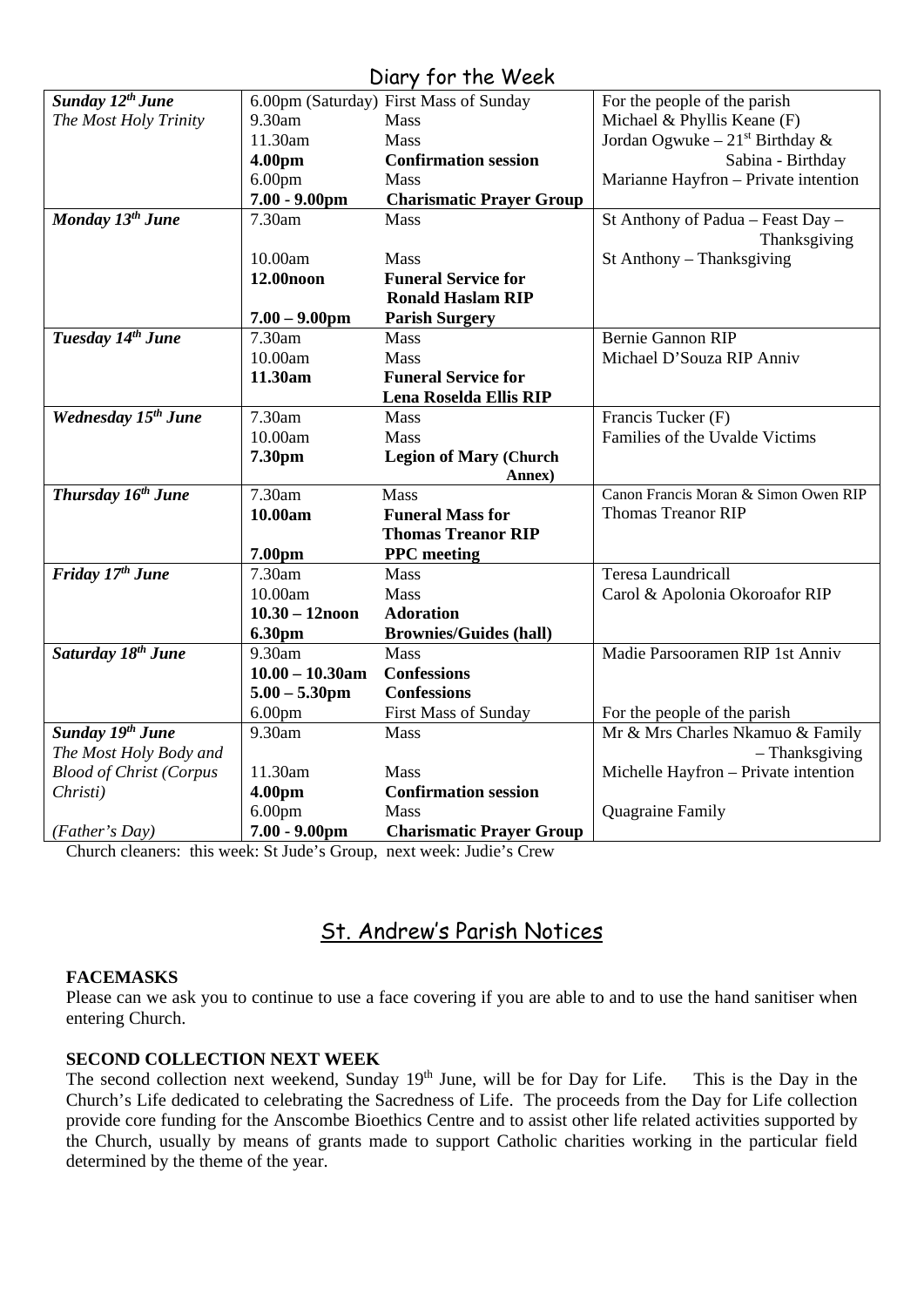#### **CHILDREN'S LITURGY**

The Children's Liturgy has resumed on Sundays during 9.30am Mass, term-time only. Children who have not received their First Holy Communion and their parents are welcome to come into the hall for the Children's Liturgy session. Parents must stay for safeguarding reasons, whilst the volunteers await their DBS. We look forward to welcoming you where we spend time getting to know each other and learning about Jesus. We would welcome any volunteers who are able to help run the sessions with another helper, set up the hall and tidy up afterwards. If you can help please let one of the leaders know, thank you.

#### **ADORATION**

Please come in and spend some time in the presence of Our Lord in the Blessed Sacrament for Adoration every Friday from 10.30am – 12noon.

#### **DIVINE MERCY**

Please note that this Friday's evening prayers,  $17<sup>th</sup>$  June, will not be taking place. We apologise for any inconvenience this may cause.

#### **PASTORAL COUNCIL MEETING**

Please can our new members note that our first meeting will be held on Thursday 16<sup>th</sup> June at 7pm in the Presbytery.

#### **SAFEGUARDING**

The next Safeguarding drop in session will be on Saturday 2<sup>nd</sup> July between 10.30 and 12.30pm in the Presbytery. Volunteers who are applying for an online DBS and need their ID Verified are expected to attend on this date so that the PRS's can proceed with the ID verification Otherwise, your application will not be processed. If you have any difficulty attending on this date please email [thorntonheathsg1@safeguardrcaos.org.uk](mailto:thorntonheathsg1@safeguardrcaos.org.uk) to arrange a mutually convenient appointment. Every volunteer who helps with children and vulnerable adults in the parish *DOES NEED a valid DBS issued via the RC Diocese of Southwark.* Please email if you require to make a new DBS application.

A reminder to everyone that safeguarding children and vulnerable adults is everyone's responsibility in the parish and if you have any concerns about these matters please email as above and if there is an urgent concern please call 999.

#### **THE ROSARY GROUP**

The Rosary is prayed each weekday after the 10am Mass and Saturday 9.30am. All are very welcome to join.

#### **PARISH SURGERY**

Please come along if you need to see a member of the Clergy to our parish surgery on Monday evenings from 7.00 – 9.00pm, term-time only.

#### **REINSTATEMENT OF SUNDAY OBLIGATION**

In the Holy Sacrifice of the Mass, the Lord's Supper, the Lord Jesus entrusted to us the precious gift of Himself. With humility, we glory in being a Eucharistic people for whom attendance at Mass is essential. With effect from the Solemnity of Pentecost, 5<sup>th</sup> June, the obligation to attend Sunday Mass is hereby restored. We now invite all Catholics who have not yet done so to return to attending Mass in person.

Please take home with you a letter from Archbishop John Wilson encouraging you all to return to church. In the letter he is asking you to take a card from the porch too – a personal invitation - from the Archbishop so you can share this invitation with your families and friends. The Archbishop is inviting you to return to church, to rekindle your relationship with those who gather, Sunday by Sunday, so that, together, we can worship through the celebration of Eucharist.

We would love to see you back again, so please come and join us.

#### **ACTIVE RETIREMENT CLUB**

St Andrews Active retirement club are looking for volunteers to take over the management of the Club. We meet on Wednesday afternoons  $(2.00 - 4.00 \text{pm})$  but the day can be changed to suit you. We hold bingos,